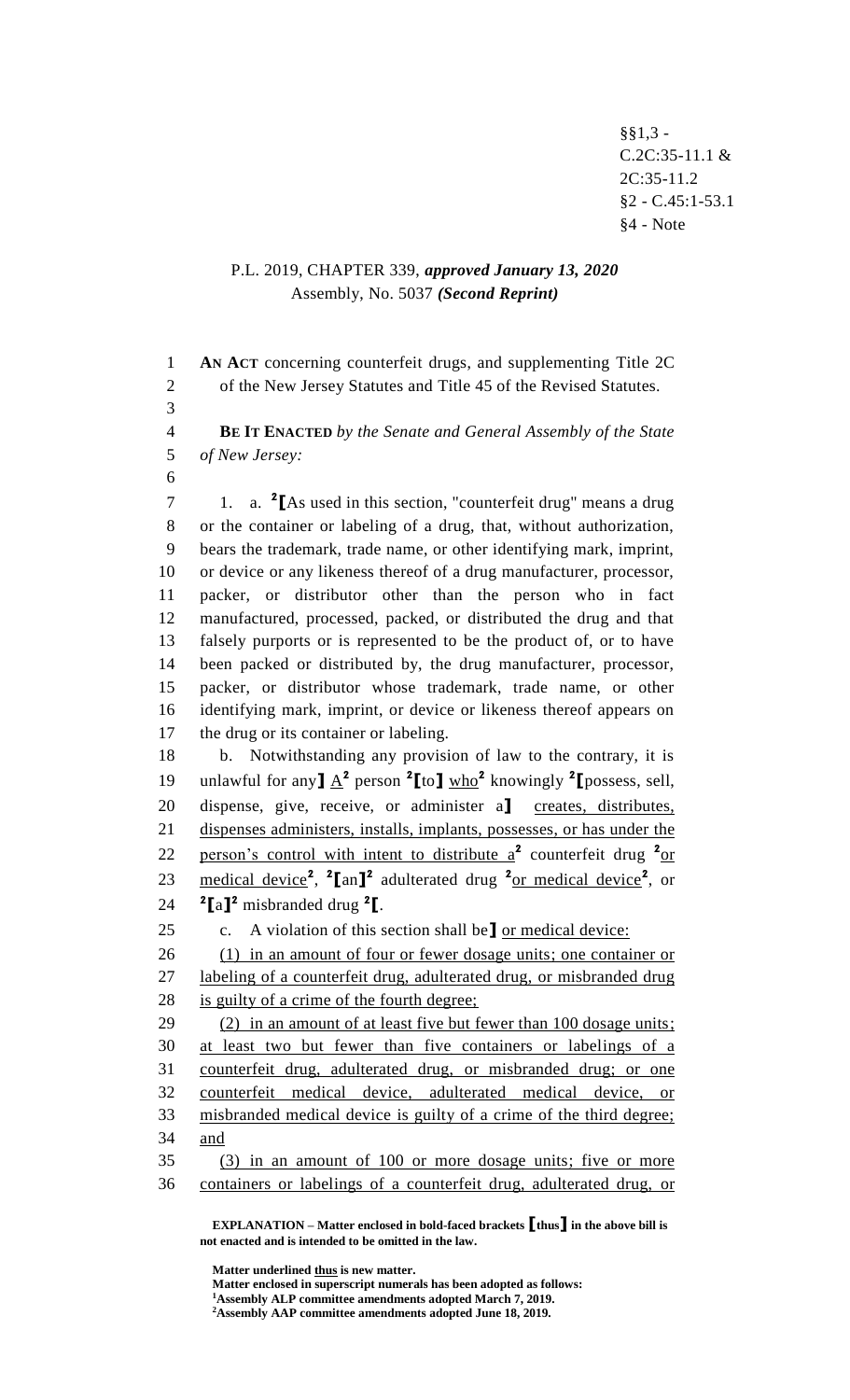misbranded drug; or two or more counterfeit medical devices,

2 adulterated medical devices, or misbranded medical devices is

guilty of<sup>2</sup> a crime of the second degree.

**2**  $\left[ d \cdot \right] \cdot \frac{b}{2}$  In addition to penalties that may be imposed under 5 subsection  ${}^{2}$ [c.]  $\underline{a}^{2}$  of this section  ${}^{2}$ <sub>Of</sub> N.J.S.2C:35-15<sup>2</sup>, a violation 6 of this section shall be punishable by a [civil fine] penalty<sup>2</sup> of not less than **<sup>1</sup> [**one thousand dollars**]** \$1,000**<sup>1</sup>** and not more than **<sup>1</sup> [**ten thousand dollars**]** \$10,000**<sup>1</sup>** for each violation. **<sup>2</sup> [**Fines imposed and paid pursuant to this subsection shall be deposited in the General Fund.

 e. Any person convicted of an offense under this section shall be ineligible, either directly or indirectly, to submit a bid, enter into any contract, or **<sup>1</sup> [**to**] 1** conduct **<sup>1</sup> [**any**] 1** business with any board, agency, authority, department, commission, public corporation, or other body of this State, of this or one or more other states, or of one or more political subdivisions of this State. It is the purpose of 17 this subsection to <sup>1</sup>[bar] prohibit<sup>1</sup> any individual convicted <sup>1</sup>[of 18 any of the above enumerated offenses **]** pursuant to this section<sup>1</sup> and any business, including any corporation, partnership, association or 20 proprietorship in which  $\binom{1}{k}$  and  $\binom{1}{k}$  individual is a principal, or 21 with respect to which <sup>1</sup>[such] the<sup>1</sup> individual owns, directly or indirectly, or controls five percent or more of the stock or other 23 equity interest of  $^1$ [such] the<sup>1</sup> business, from conducting business with public entities in this State.

 f. The Department of Law and Public Safety shall publish on its Internet website a list of individuals convicted pursuant to this section.**]**

28 c. Notwithstanding the definitions set forth in N.J.S.2C:35-2, as used in this section:

 "Adulterated" means a drug or medical device that is adulterated pursuant to R.S.24:5-10.

 "Container" means vial, bottle, can, jar, tube, package, or any other receptacle.

 "Counterfeit" means a drug or medical device or the container or labeling of a drug or medical device that, without authorization, bears the trademark, trade name, or other identifying mark, imprint, or device or any likeness thereof of a drug or medical device manufacturer, processor, packer, or distributor other than the person who in fact manufactured, processed, packed, or distributed the medical device and that falsely purports or is represented to be the product of, or to have been packed or distributed by, the drug or medical device manufacturer, processor, packer, or distributor whose trademark, trade name, or other identifying mark, imprint, or device or likeness thereof appears on the drug or medical device or its container or labeling.

Drug Administration.

"Drug" means any medication approved by the federal Food and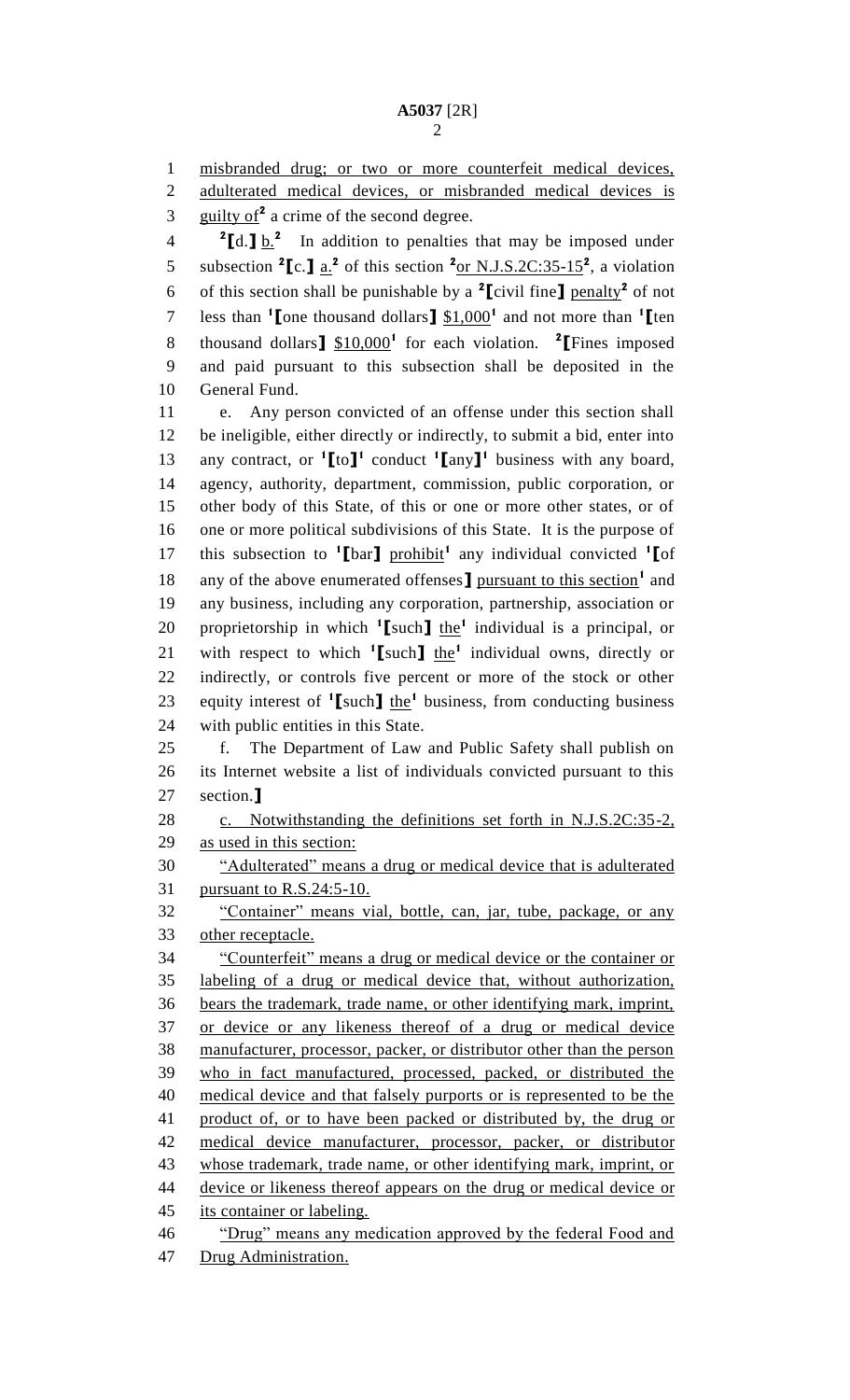"Label" means a display of written, printed, or graphic matter 2 upon the immediate container of any drug. "Labeling" means all labels and other written, printed or graphic 4 matter (1) upon a drug or any of its containers or wrappers, or (2) accompanying such drug or container. "Medical device" means any device approved by the federal Food and Drug Administration. "Misbranded" means a drug or medical device with respect to which the label is: false or misleading in any particular; does not bear the name and address of the manufacturer, packer, or distributor and does not have an accurate statement of the quantities 12 of the active ingredients; or does not show an accurate monograph 13 for legend drugs; or is misbranded based upon other considerations 14 as provided in the Federal Food, Drug, and Cosmetic Act, 21 U.S.C. s.301 et seq.**<sup>2</sup>** 17 2. a. <sup>2</sup>[An individual who received <sup>1</sup>[his or her]  $a^1$  professional certification or license pursuant to Title 45 of the Revised Statutes shall have that**]** Any pharmacist or other health care professional who is charged with an offense in violation of 21 section 1 of P.L., c.  $(C.$  ) (pending before the Legislature as this bill) shall promptly notify the applicable licensing board of the pending charge. Failure to provide the prompt notice required 24 by this subsection shall be deemed grounds for disciplinary action by the applicable licensing board. b. Upon conviction of an offense in violation of section 1 of 27 P.L., c. (C. ) (pending before the Legislature as this bill), 28 the CDS registration of the pharmacist or other health care professional shall be revoked for a period of not less than five years 30 and that professional's<sup>2</sup> certification or license <sup>2</sup>shall be<sup>2</sup> revoked by the **<sup>2</sup> [**corresponding**]** applicable licensing**<sup>2</sup>** board**<sup>2</sup> [**, specified in section 2 of P.L.1978, c.73 (C.45:1-15), following a**]** based solely upon the fact of the**<sup>2</sup>** conviction **<sup>2</sup> [**pursuant to section 1 of **<sup>1</sup> [**this 34 act**]** P.L. , c. (C. ) (pending before the Legislature as this  $35 \text{ bill}$ <sup>1</sup><sup>2</sup>, for a period of time to be determined by that board. **2 [**b. The State Board of Pharmacy, in consultation with the Department of Law and Public Safety, shall publish on its Internet website a list of individuals licensed by the board who have been convicted pursuant to section 1 of **<sup>1</sup> [**this act**]** P.L. , c. (C. ) 40 (pending before the Legislature as this bill)<sup>1</sup>, and adopt regulations, pursuant to the "Administrative Procedure Act," P.L.1968, c.410 (C.52:14B-1 et seq.), listing the individuals licensed by the board who have been convicted pursuant to section 1 of **<sup>1</sup> [**this act**]** 44 P.L., c. (C. ) (pending before the Legislature as this bill)**<sup>1</sup>** .**] 2**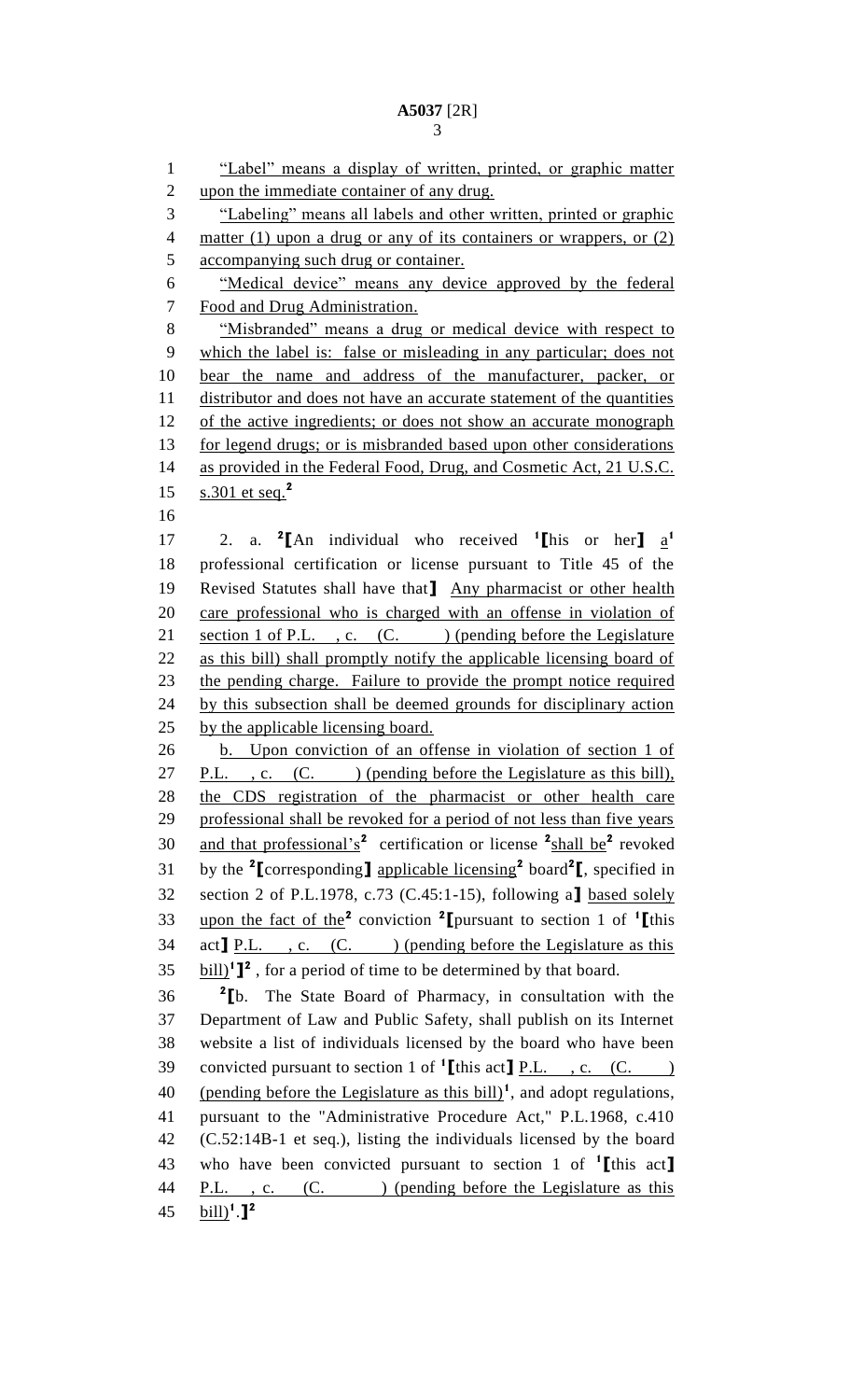c. Pursuant to the "Administrative Procedure Act," P.L.1968, 2 c.410 (C.52:14B-1 et seq.), a <sup>2</sup>licensing or certifying<sup>2</sup> board, 3 specified in section 2 of P.L.1978, c.73 (C.45:1-15), <sup>2</sup>or other licensing or certifying authority that has jurisdiction over health care professionals pursuant to Title 45 of the Revised Statutes,**<sup>2</sup>** may adopt rules and regulations to effectuate the provisions of **[**this act**]** P.L. , c. (C. ) (pending before the Legislature as  $\frac{\text{this bill}}{\text{this bill}}$ <sup>1</sup>.  $\frac{2d}{dx}$  As used in this section: "CDS registration" means registration with the Division of Consumer Affairs to manufacture, distribute, dispense, or conduct research with controlled dangerous substances issued pursuant to 13 section 11 of P.L.1970, c.226 (C.24:21-11). "Health care professional" means a professional licensed pursuant to Title 45 of the Revised Statutes to provide a health care service to a patient including, but not limited to: a licensed physician, advanced practice nurse, nurse, pharmacist, psychologist, psychiatrist, psychoanalyst, clinical social worker, physician assistant, professional counselor, dentist, orthotist, prosthetist, respiratory therapist, speech pathologist, audiologist, optometrist, veterinarian, or any other health care professional acting within the 22 scope of a valid license or certification issued pursuant to Title 45 of the Revised Statutes. "Pharmacist" means a pharmacist licensed pursuant to P.L.2003, c.280 (C.45:14-40 et seq.).**<sup>2</sup>** 27 <sup>2</sup>3. a. Any person convicted of an offense in violation of section 28 1 of P.L., c. (C.) (pending before the Legislature as this bill) shall be ineligible, either directly or indirectly, to submit a bid, enter into any contract, or conduct business with any board, agency, authority, department, commission, public corporation, or other body of this State, of this and one or more other states, or of any political subdivision of this State, for a period of not more than 10 years from the date of conviction for a crime of the second degree, five years from the date of conviction for a crime of the third degree, and two years from the date of conviction for a crime of the fourth degree. It is the purpose of this subsection to prohibit any individual convicted of an offense in violation of section 1 of P.L. , c. (C. ) (pending before the Legislature as this bill) and any business, including any corporation, partnership, association or proprietorship in which the individual is a principal, or with respect 42 to which the individual owns, directly or indirectly, or controls five 43 percent or more of the stock or other equity interest of the business, from conducting business with public entities in this State. b. The State Treasurer shall establish and maintain a current list of all persons and entities that are subject to the restrictions set forth in subsection a. of this section based on a conviction of an